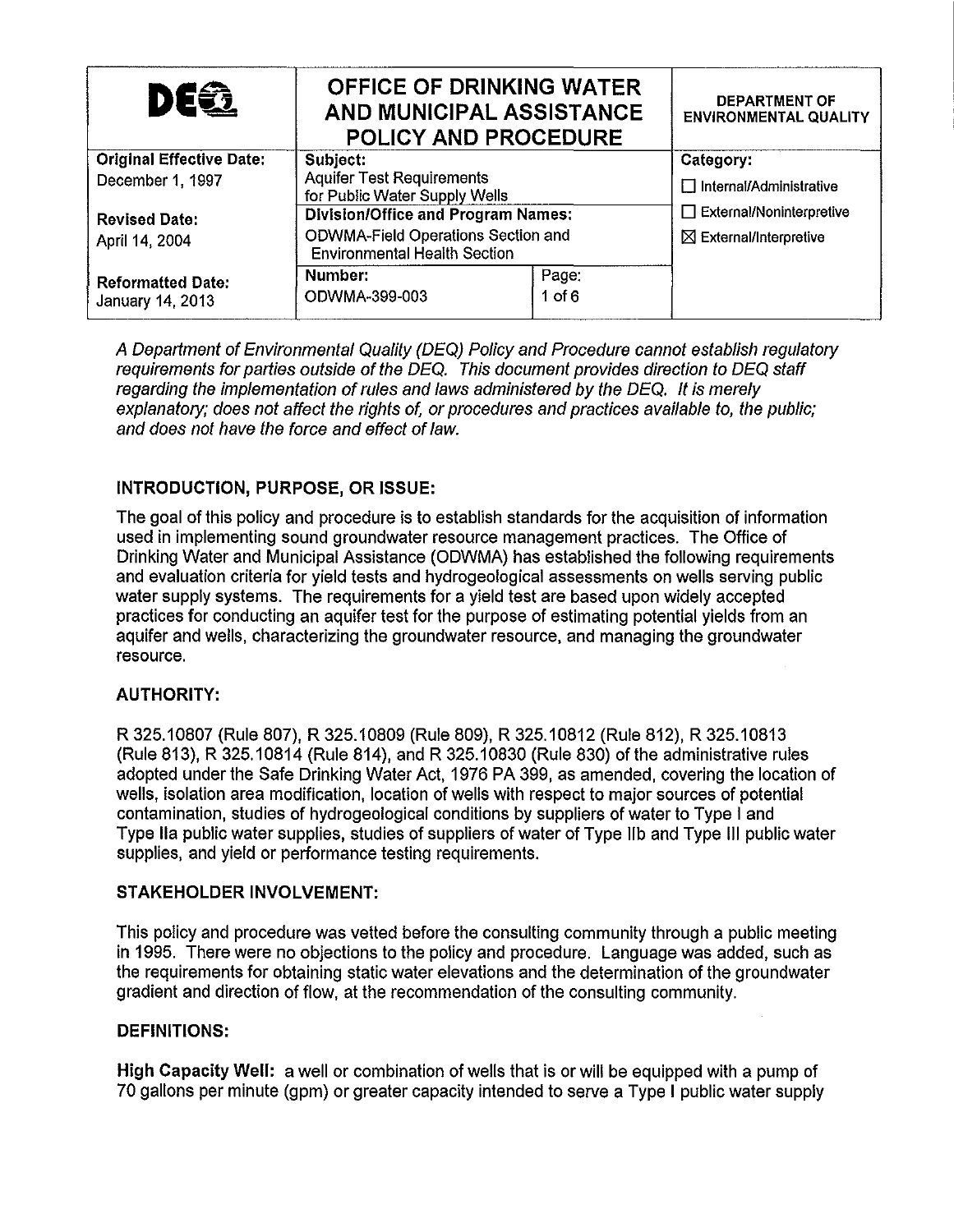Number: ODWMA-399-003

#### Subject: Aquifer Test Requirements for Public Water Supply Wells

Page 2 of 6

system, or a Type II or Type III public water supply system with a pump of 70 gpm or greater capacity where the projected water withdrawal is over 100,000 gallons per day average for any 30 consecutive days.

**Hydrogeologic Assessment:** a study of hydrogeologic conditions, including a yield test, conducted for the purpose of determining an isolation area or assessing the acceptability of a well location.

**Low Capacity Well:** a well or combination of wells intended to serve a Type I, Type II, or Type Ill public water supply system that does not meet the definition of high capacity.

**Yield Test:** a test completed to determine the long-term production capability and/or drawdown of an aquifer or well.

## **POLICY:**

- 1. Yield Tests for High Capacity Wells: High capacity wells shall be subject to the requirements of this policy and procedure.
- 2. Yield Tests for Low Capacity Wells: The requirements of this policy and procedure may apply to a low capacity well where deemed necessary by the ODWMA. Yield tests on low capacity wells may be required to fulfill all or a portion of this policy and procedure as deemed necessary by the ODWMA.
- 3. Hydrogeological Assessments: Yield tests conducted as part of a hydrogeologic assessment, such as those required under R 325.10830 on a Type I, Type II, or Type Ill well or a Wellhead Protection Area delineation, shall conform to the requirements of this policy and procedure. Waiver of the requirements for a yield test shall be contingent upon the availability of information on the aquifer necessary to completing the assessment using existing sources of information.
- 4. Replacement of Well Capacity: The requirements of this policy and procedure may be waived where a well intended to serve an existing Type I, Type II, or Type Ill public water supply is being constructed for the sole purpose of replacing previously existing capacity. Waiver of the requirements shall be contingent upon the availability of existing information that fulfills the requirements and intent of this policy and procedure.

# **PROCEDURES:**

The purpose of an aquifer test is to define aquifer hydraulic characteristics and determine the ability of the aquifer to yield water. Data from an aquifer test shall be subject to a suitable mathematical analysis to predict the effects of continuous pumping with no recharge and determine a safe withdrawal rate from the aquifer. In certain instances, an aquifer test may be required to assess the effects of well interferences, determine if groundwater recharge or barrier boundaries exist, or assess the aquifer's vulnerability to contamination.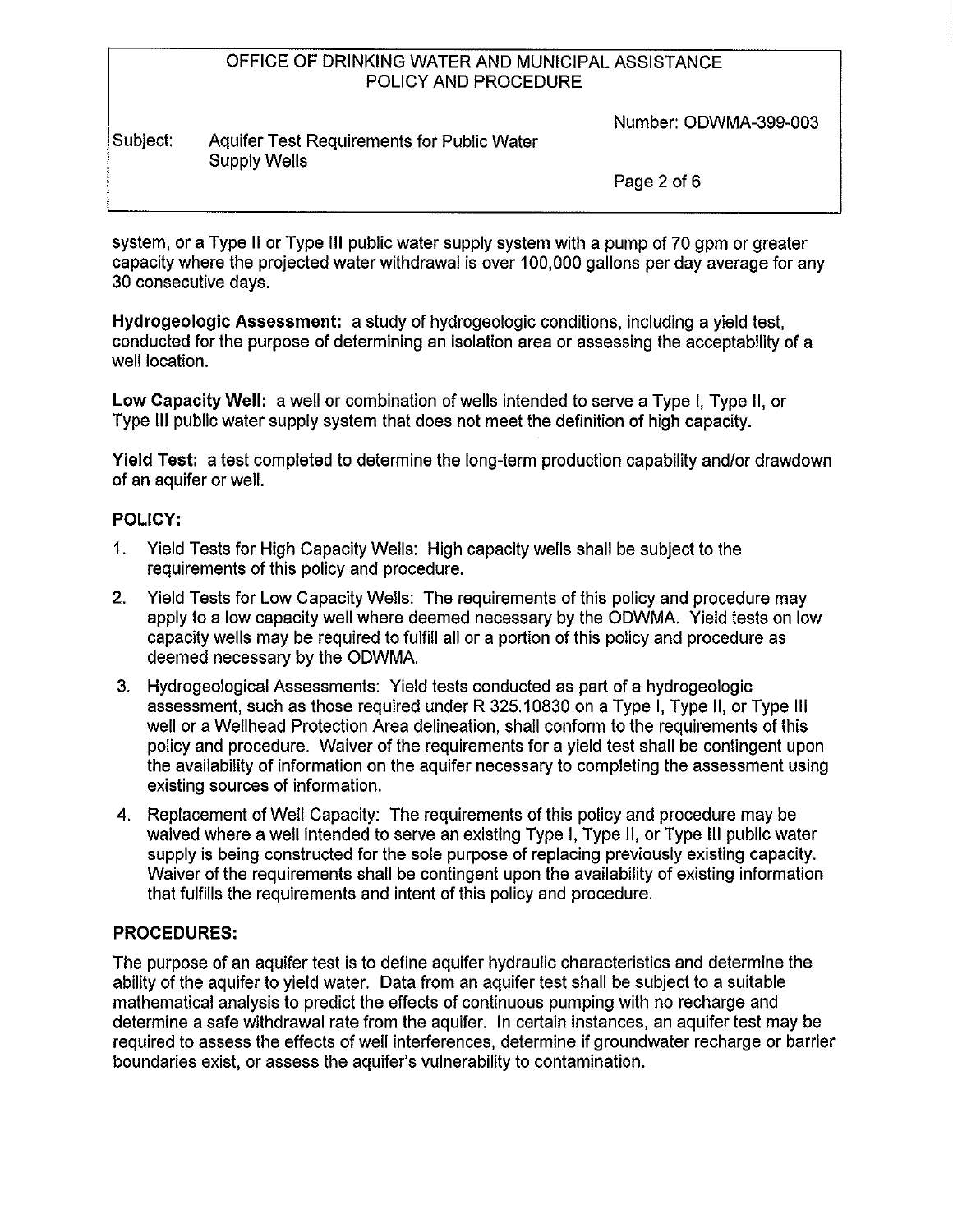Number: ODWMA-399-003

| Subject: | Aquifer Test Requirements for Public Water |
|----------|--------------------------------------------|
|          | Supply Wells                               |

Page 3 of 6

**Observation Well Requirements-** Aquifer tests shall be conducted using a minimum of two observation wells. The observation wells may consist of adjacent wells terminated in the same aquifer and not in service during the aquifer test, or wells constructed for the sole purpose of obtaining drawdown measurements during the aquifer test. Observation wells shall be completed in the same aquifer and screened at or near the depth of the production well. If the production well terminates in the bedrock, the observation wells shall terminate in the same bedrock formation at approximately the same depth and exhibit a similar interval of open borehole. It is recommended observation wells be located at distances from the production well one to five times the thickness of the aquifer and at right angles to each other. The observation wells shall be located at different distances from the production well.

**Location Information** - Locations for all wells at the well site or used in the aquifer test {production well and observation wells) shall be obtained. Locations shall be obtained using a global positioning system and reported as latitude and longitude in degrees-minutes-seconds or in degrees to an accuracy of 0.00001 of a degree.

**Water Well Records-** Water well records for all wells at the site shall be entered into Wellogic or copies of the water well records transmitted to the ODWMA for entry into Wellogic. The water well records shall include complete and accurate location information, which at a minimum is to include the latitude and longitude of the well, the township name, township number, range number, section number, and county name where the wells are located. (Note: Transmittal of water well records to the ODWMA does not preclude the responsibility on the part of the water well driller to retain a copy and transmit a copy of the water well record to the local health department and the owner of the well in accordance with the Michigan Water Well Construction and Pump Installation Code, Part 127, Water Supply and Sewer Systems, of the Public Health Code, 1978 PA 368, as amended, and the administrative rules promulgated thereunder).

**Static Water Elevations, Groundwater Gradient, and Direction of Flow-** Static water elevations shall be obtained in all wells constructed at the well site or utilized in the aquifer test. Static water elevations shall be provided in feet above mean sea level (ft AMSL) with reference to the National Geodetic Vertical Datum of 1929 or the North American Vertical Datum of 1988. Static water elevations shall be determined by surveying the top-of-casing (ft AMSL), measuring the depth from the top-of-casing to the static water level in the well, and subtracting this depth from the top-of-casing elevation to determine the static water elevation in the wells. All surveyed elevations, depth from the top-of-casing to the static water level, and static water elevations shall be reported to an accuracy of 0.01 feet.

The static water elevations shall be used to determine the groundwater gradient and the direction of groundwater flow. The gradient and direction of groundwater flow shall be determined by "triangulation," at a minimum, on three static water elevations (one from the production well and one each from the two observation wells). Wells may be in such close proximity that obtaining an accurate groundwater gradient and direction of groundwater flow is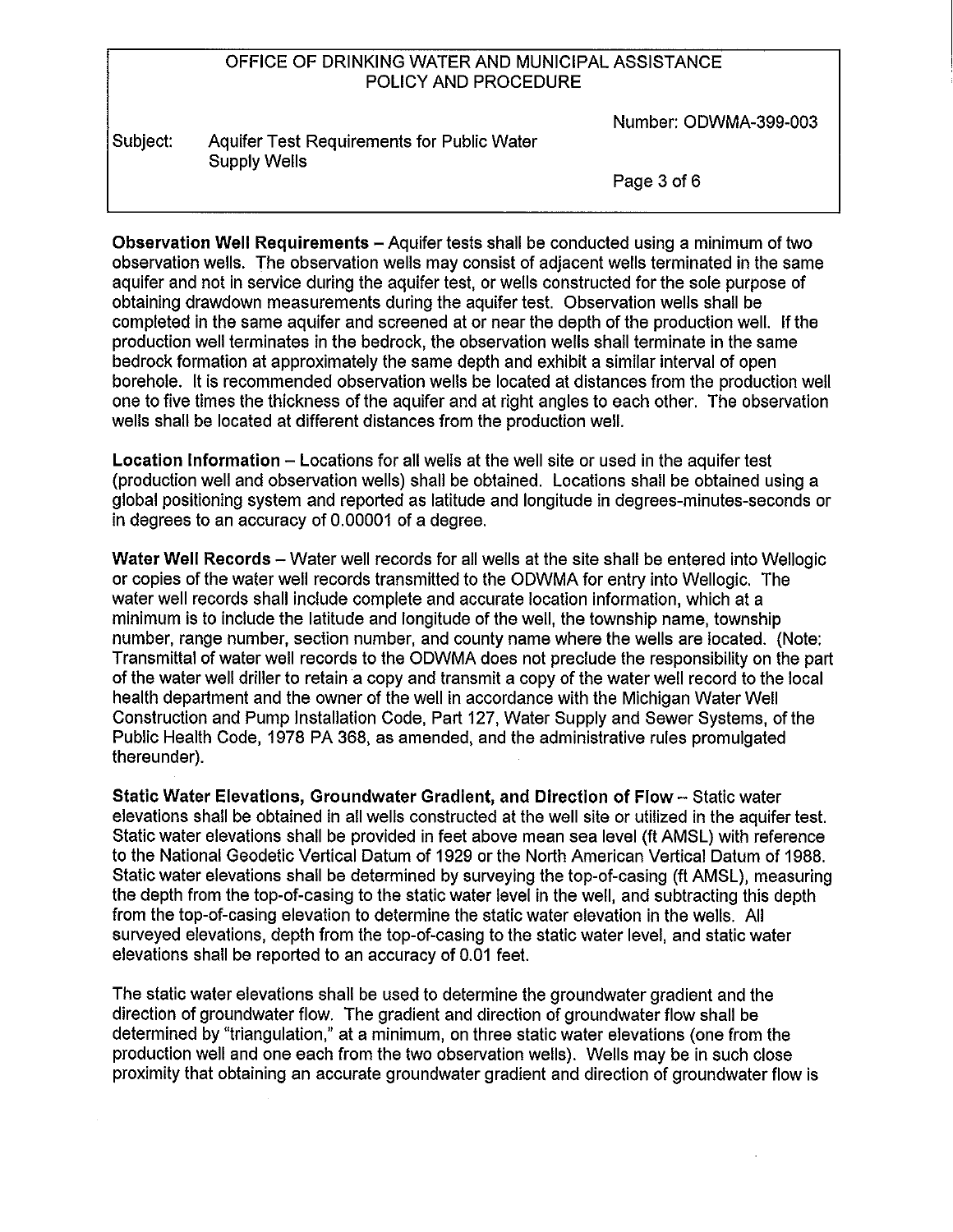Number: ODWMA-399-003

#### Subject: Aquifer Test Requirements for Public Water Supply Wells

Page 4 of 6

not possible. In such instances the top-of-casing elevation, depth from the top-of-casing to the static water level, and static water elevation shall be provided.

**Prior to the Aquifer Test-** The collection of background static water levels is required to account for any natural or manmade trends in groundwater level that might impact the outcome of the aquifer test. Before beginning the aquifer test, static water level measurements shall be obtained from the production well and observation wells. Static water level measurements shall be taken at a minimum of one reading every hour for a period of time equal to at least 1/3 of the anticipated length of the aquifer test.

**Pumping Rate and Duration – The production well shall be set up and equipped to discharge** at or above the desired production rate for the duration of the aquifer test. Provisions shall be made to maintain a constant flow rate from the production well over the course of the aquifer test. Periodic measurement of the flow rate should be made to ensure a constant discharge. Water from the production well shall be discharged in a manner that will not impact water levels in the aquifer or the outcome of the aquifer test. Provisions shall be provided to control or precisely know the time and magnitude of groundwater withdrawals from the aquifer as a result of nearby large capacity wells producing from the same aquifer.

Where a production well is completed in a confined aquifer, the duration of the aquifer test shall be a minimum of 24 hours. Where hydrogeologic data suggests the aquifer is unconfined, the duration of the aquifer test shall be a minimum of 72 hours.

**Drawdown and Recovery Measurements** - During the aquifer test, drawdown measurements shall be recorded in the production well and observation wells to an accuracy of 0.01 feet. Drawdown measurements shall be made in the production well and observation wells, at a minimum, in accordance with the following schedule:

| <b>ELAPSED TIME</b>       | <b>MEASUREMENT FREQUENCY</b> |
|---------------------------|------------------------------|
| 0 to 10 minutes           | 1 per minute                 |
| 10 to 20 minutes          | Every 2 minutes              |
| 20 to 60 minutes          | Every 5 minutes              |
| 60 to 180 minutes         | Every 15 minutes             |
| 180 to 360 minutes        | Every 30 minutes             |
| 360 minutes to completion | Every 60 minutes             |

Upon completion of pumping, measurements of water level recovery shall be obtained from the production and observation wells for a period of time not less than 1/3 the length of the period of pumping. During recovery, measurements shall be made in accordance with the schedule as noted above for drawdown measurements.

The pretest, time-drawdown, and recovery data that is collected shall be provided in both hard copy and digital form to the ODWMA. Where data has been automatically collected in digital form at a frequency greatly in excess of the aforementioned elapsed time and measurement frequency, the data shall be reduced to a reasonable and manageable size and form prior to submittal of the data to the ODWMA.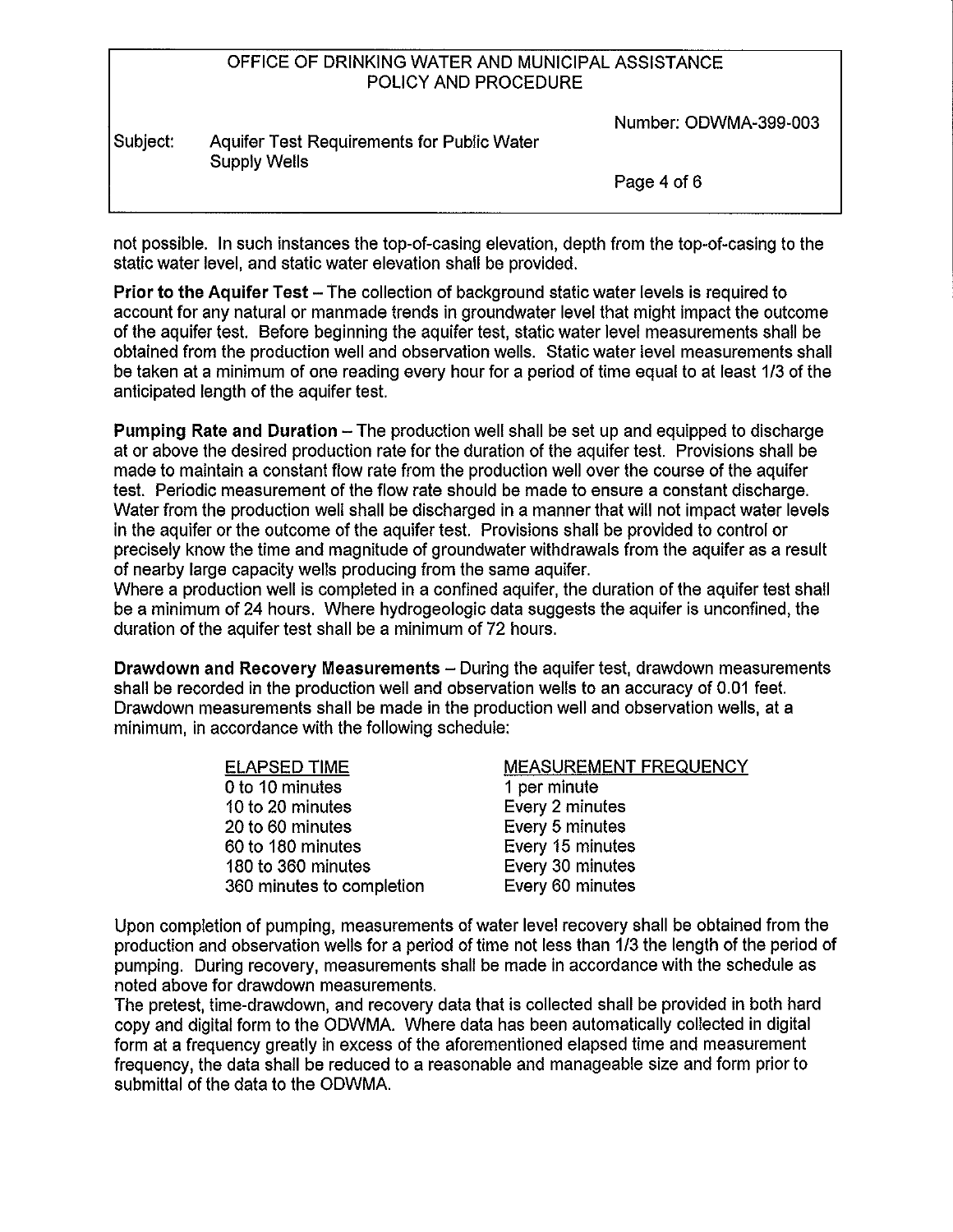Number: ODWMA-399-003

| Subject: | Aquifer Test Requirements for Public Water |
|----------|--------------------------------------------|
|          | Supply Wells                               |

Page 5 of 6

**Analysis of Data-** AI a minimum, the aquifer hydraulic characteristics transmissivity and storage coefficient shall be determined employing the methods of Cooper and Jacob (1946) or Theis (1935). More complex methods of analysis, including but not limited to the following, should be used where appropriate to the area hydrogeology and response of the aquifer to the withdrawal of groundwater:

> Hantush and Jacob, 1955 - leaky-confined conditions Hantush, 1960 - leaky-confined conditions Neuman, 1972 - unconfined conditions and/or delayed yield Neuman, 1974 – unconfined conditions and partial penetration Hantush,  $1961$  - partial penetration Ferris, et al., 1962 - the presence of boundaries

The analysis of data shall include a prediction of the effects of 1 00 days pumping at the maximum pumping rate of the permanent pump. The predictions shall include the following:

- Maximum safe withdrawal rate for the production well.
- Projected drawdown in the production well (corrected for well losses where necessary).
- Projected drawdown throughout the aquifer (i.e., distance-drawdown or plan review).

## **REFERENCES:**

- Cooper, H.H., Jr., and C.E. Jacob, 1946. A generalized graphical method for evaluating formation constants and summarizing well field history, Transactions of the American Geophysical Union, Vol. 27, pp. 526-534.
- Ferris, J.G., D.B. Knowles, R.H. Brown, and R.W. Stallman, 1962. Theory of Aquifer Tests, Ground-Water Hydraulics, Geological Survey Water-Supply Paper 1536-E, p. 17 4.
- Hantush, M.S. and C.E. Jacob, 1955. Non-steady radial flow in an infinite leaky aquifer, Transactions of the American Geophysical Union, Vol. 36, pp. 95-100.
- Hantush, M.S., 1960. Modification of the theory of leaky aquifers, Journal of Geophysical Research, Vol. 65, No. 11, pp. 3713-3725.

Hantush, M.S., 1961. Drawdown around a parlially penetrating well, Journal of Hydraulic Division, Proceeding of the American Society of Civil Engineers, Vol. 87(HY4), pp. 83-98.

Neuman, S.P., 1972. Theory of flow in unconfined aquifers considering delayed response of the watertable, Water Resources Research, Vol. 11, pp. 1031-1045.

Neuman, S.P., 1974. Effect of partial penetration on flow in unconfined aquifers considering delayed gravity response, Water Resources Research, Vol. 10, No. 2, pp. 303-312.